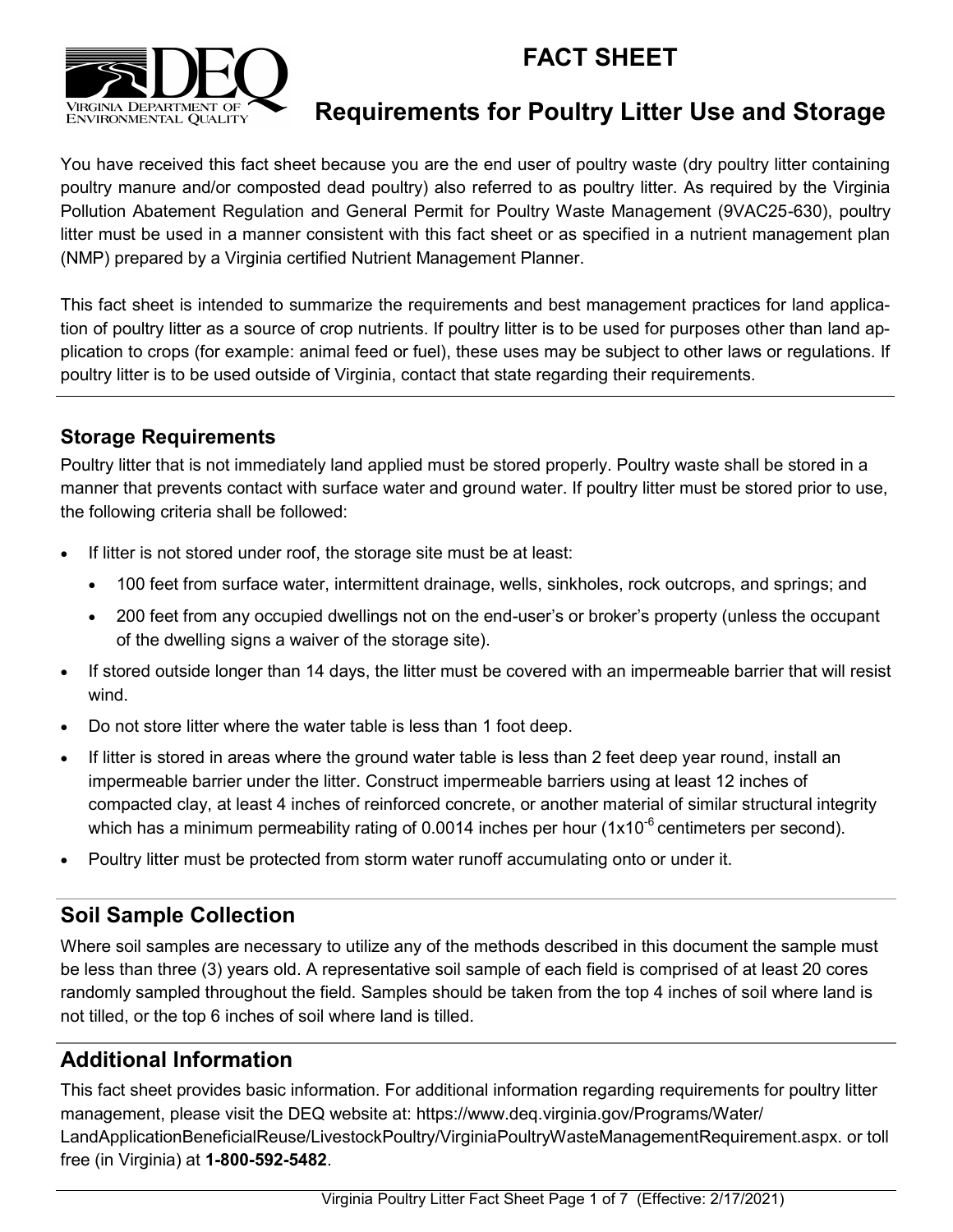## **Land Application Rate**

The poultry litter application rate can be determined using one of four options:

## **Option 1: Nutrient Management Plan (NMP)**

Poultry litter application rates based on a nutrient management plan can be used when the plan has been developed by a certified nutrient management planner in accordance with §10.1-104.2 of the Code of Virginia. For assistance in locating a nutrient management plan writer consult the Virginia Nutrient Management Certified Planner Directory, available at: http://www.dcr.virginia.gov/soil\_and\_water/documents/nmdir.pdf

## **Option 2: Standard Rate**

Poultry litter may be applied to any crop at a rate of 1.5 tons per acre once every three years under the following conditions:

- 1) Nutrients have not been supplied by manure, biosolids, or other organic sources, other than pastured animals, to the proposed land application sites within the previous three years of the proposed land application date of poultry litter, and
- 2) In the absence of current soil sample analyses and recommendations.

## **Option 3: Soil Test Recommendations**

Litter application rates based on soil test recommendations can be used under the following conditions:

- 1) The soil sample has been taken in the last three years from the proposed field where litter will be applied.
- 2) Soil test recommendations have been provided by a laboratory whose procedures are in accordance with 4VAC50-85-140 A 2 f of the Department of Conservation and Recreation Nutrient Management Regulation. The list of laboratories that DCR approves the lab recommendations can be found at: http:// www.dcr.virginia.gov/soil-and-water/document/nmlablist.pdf
- 3) Nutrients from the litter application do not exceed the nitrogen or phosphorus recommendations for the proposed crop or double crops. The recommendations are in accordance with 4VAC50-85-140 A 2 a of the DCR Nutrient Management Regulation. If the litter application rate is made to supply all of the future crop phosphorus needs, no additional phosphorus is to be applied during the rotation.

|                                                                                                                                                                                                     | <b>Example for Calculating</b><br><b>Poultry Litter Rate based on</b><br><b>Soil Test Recommendation:</b> |           |                                                                   |           | <b>Litter Application Rate</b><br>(Tons per acre)              | $=$ | Soil Test P Recommendation<br>Litter P Analysis                                                                                                                                    |  |  |  |  |
|-----------------------------------------------------------------------------------------------------------------------------------------------------------------------------------------------------|-----------------------------------------------------------------------------------------------------------|-----------|-------------------------------------------------------------------|-----------|----------------------------------------------------------------|-----|------------------------------------------------------------------------------------------------------------------------------------------------------------------------------------|--|--|--|--|
| Corn crop needs: 120 lbs/acre Nitrogen and soil test recommendation for 60 lbs/ac Phosphorus<br>Poultry litter analysis: Available Nitrogen = 40 lbs/ton of litter, $P_2O_5$ = 50 lbs/ton of litter |                                                                                                           |           |                                                                   |           |                                                                |     |                                                                                                                                                                                    |  |  |  |  |
| Three $(3)$<br>Crop<br>Rotation:                                                                                                                                                                    | 1 <sup>st</sup> Crop<br>Corn grain<br>60 lbs/ac P<br>recommended                                          | $\ddot{}$ | 2 <sup>nd</sup> Crop<br>Wheat grain<br>60 lbs/ac P<br>recommended | $\ddot{}$ | 3 <sup>rd</sup> Crop<br>Soybeans<br>60 lbs/ac P<br>recommended |     | Options<br>Apply 1.2 tons to each crop<br>ΟR<br>Apply only 3.0 tons litter to Corn                                                                                                 |  |  |  |  |
|                                                                                                                                                                                                     | 1.2 tons litter                                                                                           |           | 1.2 tons litter                                                   |           | 1.2 tons litter                                                |     | (0.6 tons litter to<br><b>Wheat or Soybeans)</b><br>In this example 1.2 tons of litter $(60 \div 50)$ will provide the 60 lbs of phosphorus needed for each crop with the pitroger |  |  |  |  |

In this example, 1.2 tons of litter (60 **÷** 50) will provide the 60 lbs of phosphorus needed for each crop with the nitrogen needs supplemented by commercial fertilizer. Alternatively, applying 3.0 tons of litter to the corn crop provides 150 lbs (50x3) of phosphorus for the rotation without exceeding the 120 lbs of nitrogen (40x3) needed by the corn crop. Litter used on the wheat or beans cannot exceed the total phosphorus needs of the rotation.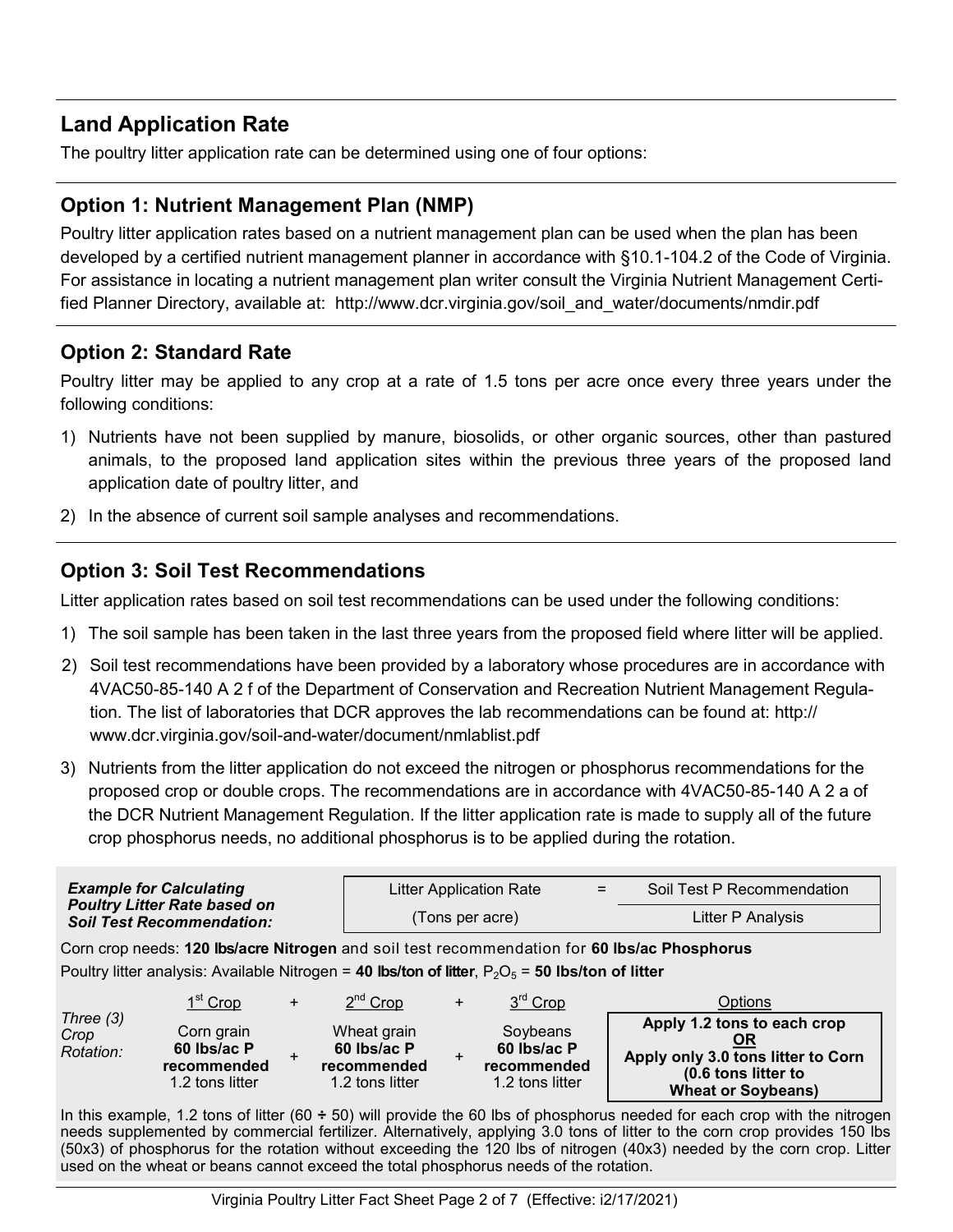## **Option 4: Phosphorous Crop Removal**

Litter application rates based on phosphorus crop removal can be used when the soil test phosphorus levels do not exceed the values listed in Table 1. Table 2. is used to determine the pounds of P2O5 removed per unit of harvested yield. As an example calculation using typical values, Table 3 represents litter rates calculated using a poultry litter analysis of: **40 lbs/ton N, 52 lbs/ton P2O5, and 53 lbs/ton K2O** along with average crop yields.



| Table 1.<br><b>Maximum Soil P</b>          |                  | <b>Mehlich I</b><br>procedure | <b>Mehlich III</b><br>procedure |           |  |  |  |
|--------------------------------------------|------------------|-------------------------------|---------------------------------|-----------|--|--|--|
| <b>REGION</b>                              | P (lbs/<br>acre) | $P$ (ppm)                     | P (lbs/<br>acre)                | $P$ (ppm) |  |  |  |
| Eastern Shore & Lower<br>Coastal Plain     | 270              | 135                           | 506                             | 253       |  |  |  |
| Middle & Upper Coastal<br>Plain & Piedmont | 272              | 136                           | 508                             | 254       |  |  |  |
| Ridge & Valley                             | 324              | 162                           | 562                             | 281       |  |  |  |

| Table 3.<br>Typical P <sub>2</sub> O <sub>5</sub> Removal Litter Rate |                     | <b>Poultry</b><br>Litter                          | <b>Nutrients supplied</b><br>by Poultry Litter |            |                   |                 |  |
|-----------------------------------------------------------------------|---------------------|---------------------------------------------------|------------------------------------------------|------------|-------------------|-----------------|--|
| Crop                                                                  | Yield<br>(per Acre) | <b>Nitrogen</b><br>Needs of<br>Crop<br>(Ibs/acre) | Rate<br>(tons/<br>acre)                        | N<br>(lbs) | $P_2O_5$<br>(Ibs) | $K_2O$<br>(lbs) |  |
| Corn grain                                                            | 120 bushels         | 120                                               | 0.9                                            | 35         | 45                | 50              |  |
| Corn silage                                                           | 17 tons             | 130                                               | 1.3                                            | 50         | 70                | 70              |  |
| Wheat grain                                                           | 80 bushels          | 100                                               | 0.8                                            | 30         | 40                | 45              |  |
| Barley grain                                                          | 80 bushels          | 80                                                | 0.6                                            | 25         | 30                | 30              |  |
| Barley silage                                                         | 8.0 tons            | 80                                                | 0.8                                            | 30         | 40                | 45              |  |
| Rye silage                                                            | $6.0$ tons          | 100                                               | 0.8                                            | 30         | 40                | 45              |  |
| Soybeans<br>(dc)                                                      | 25 bushels          | 0                                                 | 0.4                                            | 15         | 20                | 20              |  |
| Hay                                                                   | 3 tons              | 80                                                | 1.0                                            | 40         | 50                | 55              |  |
| Pasture                                                               | n/a                 | 60                                                | 0.6                                            | 25         | 30                | 30              |  |

#### *Table 2. Phosphorus Removed*

| <b>Crops</b>              | LBS. P <sub>2</sub> O <sub>5</sub> Per Yield<br>Unit (lbs) |                  |  |  |  |  |  |
|---------------------------|------------------------------------------------------------|------------------|--|--|--|--|--|
| <b>Row Crops</b>          | Grain -<br><b>Bushels</b>                                  | Silage -<br>Tons |  |  |  |  |  |
| Corn                      | 0.38                                                       | 4.2              |  |  |  |  |  |
| Wheat                     | 0.51                                                       | 4.2              |  |  |  |  |  |
| Barley                    | 0.40                                                       | 5.1              |  |  |  |  |  |
| Rye                       | 0.45                                                       | 5.6              |  |  |  |  |  |
| Soybeans                  | 0.89                                                       | 10.0             |  |  |  |  |  |
| <b>Forages</b>            | Hay -<br><b>Tons</b>                                       | <b>Pasture</b>   |  |  |  |  |  |
| Fescue or<br>Orchardgrass | $16*$                                                      | ****             |  |  |  |  |  |
| Bermudagrass              | $10.4*$                                                    | ****             |  |  |  |  |  |

#### *Notes for Table 2:*

1.\* Use 1/2 of the yield from VALUES if planted in the spring, 0 if planted in the fall, to calculate crop removal for the establishment year. \*\*\*\* Productivity I & II - 30 lbs Productivity III - 25 lbs Productivity IV - 20 lbs 2. For double crops, add removal for each crop. 3. Additional crops - see Table 4-7 of the DCR Standards and Criteria at:

http://www.dcr.virginia.gov/document/ standardsandcriteria.pdf

| <b>Example for Calculating</b> |
|--------------------------------|
| <b>Poultry Litter Rate</b>     |
| based on $P_2O_5$ removal:     |

corn.

Poultry litter analysis: Nitrogen = **40 lbs/ton**,  $P_2O_5 = 52$  lbs/ton,  $K_2O = 53$  lbs/ton Crop yields: Corn grain = **120 bushels**, Wheat grain = **80 bushels**, Soybeans = **25 bushels** *Three (3) Crop Rotation:*



ing. Litter cannot be used on the wheat or beans because the phosphorus has been supplied in the litter applied to the

Virginia Poultry Litter Fact Sheet Page 3 of 7 (Effective: 2/17/2021)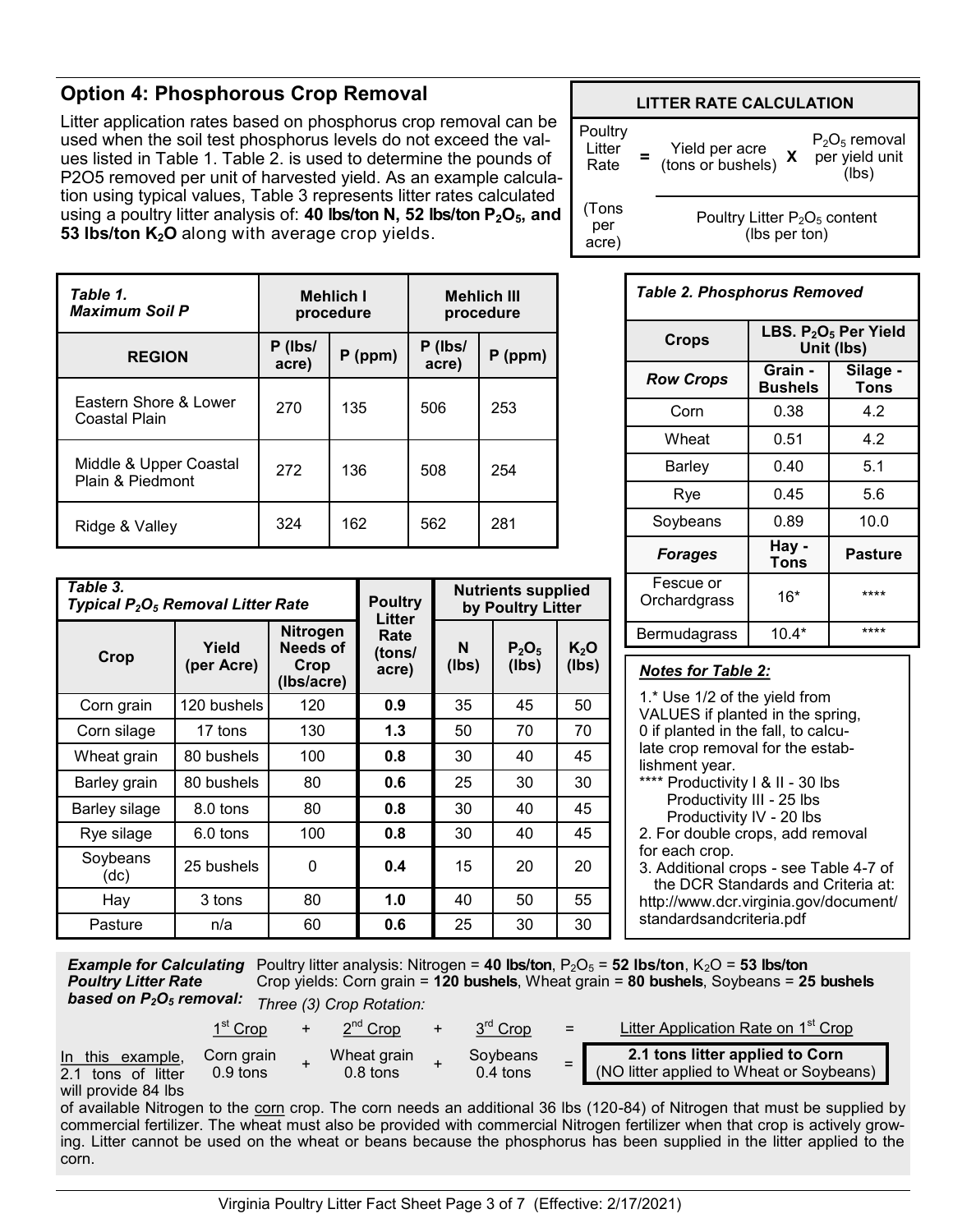# **Land Application Timing**

The application schedule below shall be followed in cases where the land application is not being covered under a Nutrient Management Plan (NMP) - not using *Option 1. - NMP* to determine the land application rate.

| <b>CROP</b>                                                                                 | <b>JAN</b>                                                                                                         |  | <b>FEB</b> |  | <b>MAR</b> |  | <b>APR</b> |  | <b>MAY</b> |  | <b>JUN</b> |  | <b>JUL</b> | <b>AUG</b> | <b>SEP</b> |  | <b>OCT</b> | <b>NOV</b> | <b>DEC</b> |  |
|---------------------------------------------------------------------------------------------|--------------------------------------------------------------------------------------------------------------------|--|------------|--|------------|--|------------|--|------------|--|------------|--|------------|------------|------------|--|------------|------------|------------|--|
| Corn                                                                                        |                                                                                                                    |  |            |  |            |  |            |  |            |  |            |  |            |            |            |  |            |            |            |  |
| <b>Small Grain</b>                                                                          |                                                                                                                    |  |            |  |            |  |            |  |            |  |            |  |            |            |            |  |            |            |            |  |
| Hay or Pasture *                                                                            |                                                                                                                    |  |            |  |            |  |            |  |            |  |            |  |            |            |            |  |            |            |            |  |
| Hay or Pasture **                                                                           |                                                                                                                    |  |            |  |            |  |            |  |            |  |            |  |            |            |            |  |            |            |            |  |
|                                                                                             | * Includes all cool-season grasses: fescue, orchardgrass (growth occurs in the cooler months of the spring & fall) |  |            |  |            |  |            |  |            |  |            |  |            |            |            |  |            |            |            |  |
| ** Includes all warm-season grasses: bermudagrass (growth occurs in the heat of the summer) |                                                                                                                    |  |            |  |            |  |            |  |            |  |            |  |            |            |            |  |            |            |            |  |
| Poultry litter may be spread during these periods                                           |                                                                                                                    |  |            |  |            |  |            |  |            |  |            |  |            |            |            |  |            |            |            |  |
| Do not spread poultry litter during these shaded periods                                    |                                                                                                                    |  |            |  |            |  |            |  |            |  |            |  |            |            |            |  |            |            |            |  |

### **Do not spread poultry litter more than 30 days prior to planting.**

#### **Poultry litter may be applied to frozen ground if all of the following conditions are met:**

- Slopes are not greater than 6%;
- A minimum of a 200-foot vegetative or adequate crop residue buffer is maintained between the application area and all surface water courses;
- Only those soils characterized by USDA as "well drained" with good infiltration are used; **and**
- At least 60% uniform cover by vegetation or crop residue is present in order to reduce surface runoff and the potential for leaching of nutrients to ground water.

# **Land Application Timing in Cases of Emergency**

In cases of where poultry waste / litter storage is threatened by emergencies such as fire or flood or where these conditions are imminent, poultry litter can be land applied outside of the spreading schedule outlined in the Fact Sheet. If this occurs, the end-user or broker shall document the land application information in accordance with (9VAC25-630-70 A 3) summarized in the *Recordkeeping and Reporting Requirements Section - Land Application* on page 5 of this Fact Sheet.

# **Land Application Setbacks**

Do not spread litter within the following setback areas:

- 100 feet from wells or springs
- 100 feet from surface water without a permanent vegetated buffer\*
- 35 feet from surface water with a permanent vegetated buffer\*
- 50 feet from limestone outcroppings
- 25 feet from other rock outcroppings
- 200 feet from occupied dwellings (unless the occupant signs a waiver of the buffer zone)
- Litter shall not be applied in such a manner that it would discharge to sinkholes that may exist in the area.
- \* A vegetated buffer is a permanent strip of dense vegetation established parallel to the contours of and perpendicular to the dominant slope of the field.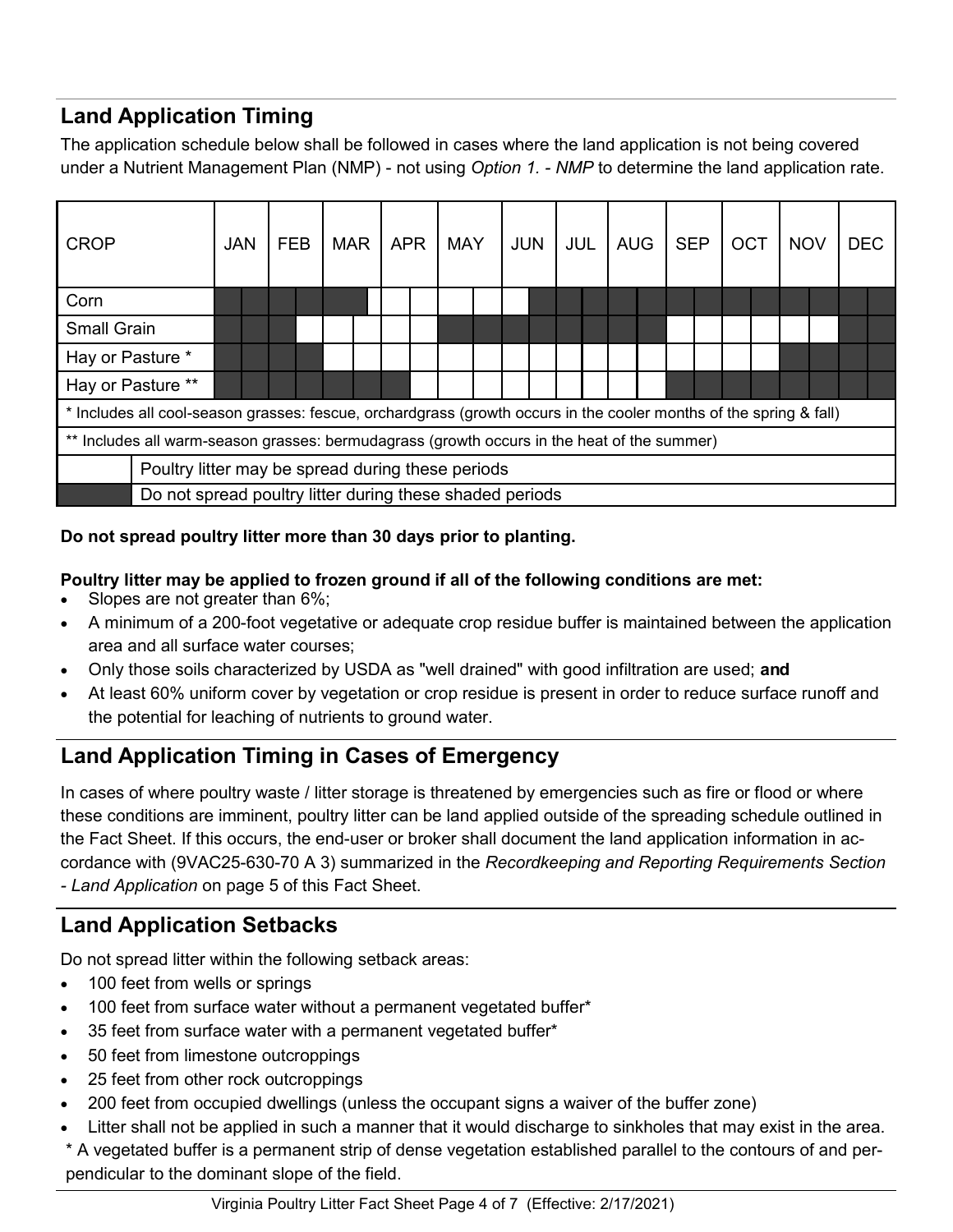## **Recordkeeping Requirements**

When a poultry waste end-user is the recipient of more than 10 tons of poultry waste in any 365-day period , the end-user shall maintain records regarding the transfer and land application of poultry waste.

#### **Poultry Litter Transfers**

Poultry litter transfers must comply with the criteria outlined in this fact sheet. All records must be maintained for at least three (3) years from the date of the transaction. The attached *End-User Poultry Litter Transfer Recordkeeping Form* is provided to meet the recordkeeping requirements of the end-user.

#### Provide to the litter source by the end-user:

- 1. Recipient Name & Signature 2. Recipient Address
- 3. Locality where litter will be utilized (nearest town/city, county and zip code)
- 
- 4. Name of stream or waterbody nearest to utilization or storage site
- 5. Written acknowledgement of receipt of : 1) the waste / litter, 2) the nutrient analysis, and 3) this fact sheet

#### Document for required records:

- 
- 3. Source Permit Number (if applicable) 4. Date litter was received
- 5. Amount of litter received **6.** Final use of poultry litter
- 7. Locality where litter will be utilized (nearest town/city, county and zip code)
- 
- 1. Source Name 2. Source Address
	-
	-
	- 8. Name of stream or waterbody nearest to utilization or storage site.
- 9. Method used to determine rate options: , 1. NMP, 2. Standard Rate, 3. Soil Test or 4. Phosphorus Crop Removal.

#### **Land Application**

Land application of poultry litter must comply with the criteria outlined in this fact sheet. All records must be maintained for at least three (3) years from the date of the land application date. The attached *End-User Poultry Litter Land Application Recordkeeping Form* is provided to meet the recordkeeping requirements of the end-user.

#### Document for required records:

- 
- 
- 
- 1. Nutrient analysis of litter 2. Maps identifying the land application fields and storage sites
- 3. Land application rate(s) 4. Land application date(s)
- 5. Crops planted 6. Soil test results (if obtained)
- 7. Nutrient Management Plan (NMP) (if applicable)

## **Reporting Requirements**

## **Poultry Litter Transfers Records**

End-users shall submit the poultry waste transfer records required by 9VAC25-630-70 A1 and A2 in accordance with the timing outlined below.

1) Beginning (one year after the effective date of this regulation) and continuing through (two years after the effective date of this regulation), upon request by the department, the end-user shall submit the records in a format and method determined by the department; and

2) Beginning (three years after the effective date of this regulation), the end-user shall submit to the department, annually, the records for the preceding state fiscal year (July 1 through June 30) no later than September 15.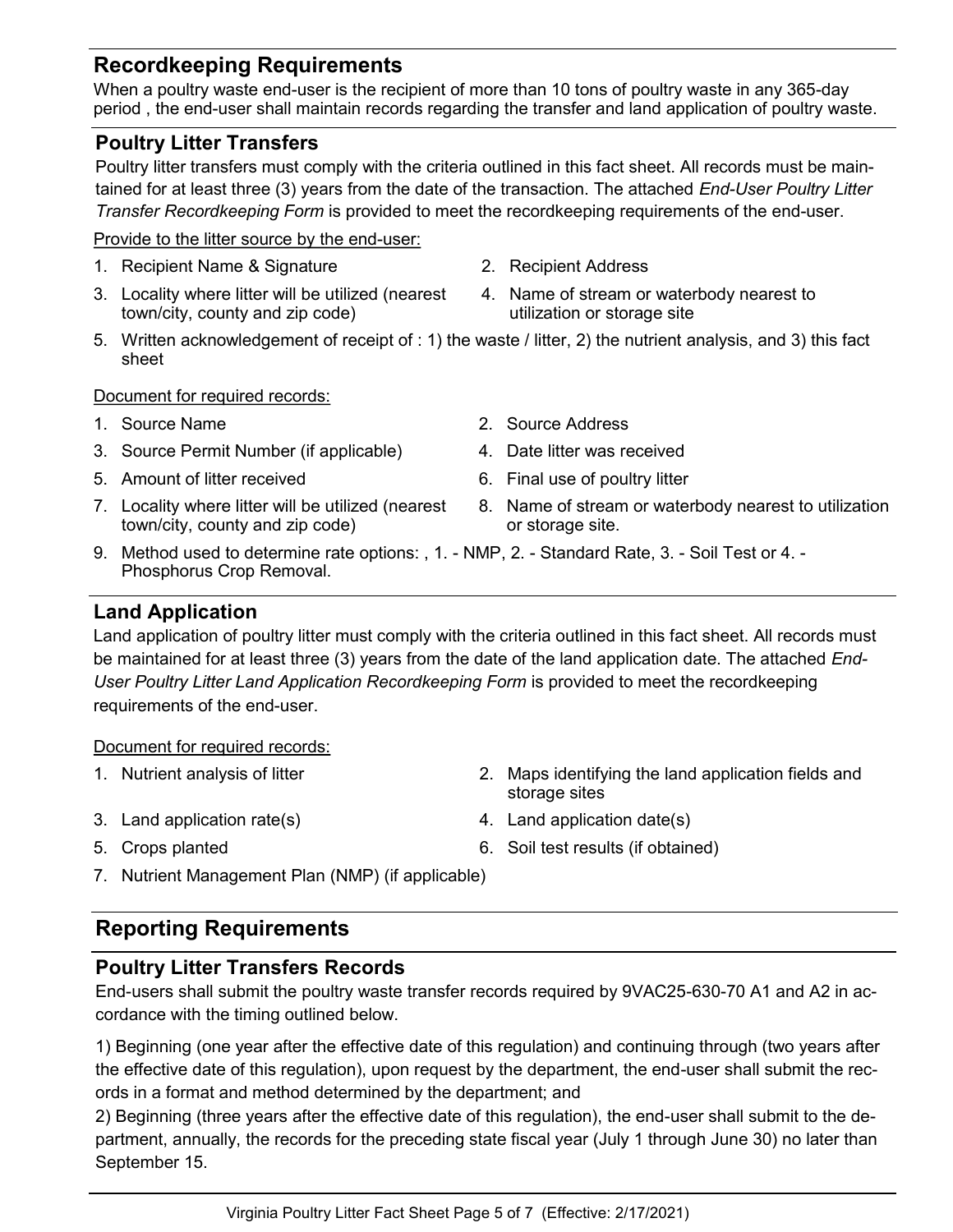# **End-User Poultry Litter Transfer Recordkeeping and Reporting Form**

| DEQ Registration/Permit #: 1997 1998                                                                                                                                                                                                             | <b>SOURCE INFORMATION: Poultry Grower or Poultry Waste Broker</b> |                                                          |                              |      |                                                                          |     |  |  |  |
|--------------------------------------------------------------------------------------------------------------------------------------------------------------------------------------------------------------------------------------------------|-------------------------------------------------------------------|----------------------------------------------------------|------------------------------|------|--------------------------------------------------------------------------|-----|--|--|--|
| Name: 2008 2009 2010 2021 2022 2023 2024 2022 2022 2023 2024 2022 2023 2024 2022 2023 2024 2022 2023 2024 2025                                                                                                                                   |                                                                   |                                                          |                              |      | Business Name: Name: Name and South Assembly Proposed and South Assembly |     |  |  |  |
|                                                                                                                                                                                                                                                  |                                                                   |                                                          |                              |      |                                                                          |     |  |  |  |
|                                                                                                                                                                                                                                                  |                                                                   |                                                          |                              | City | State                                                                    | Zip |  |  |  |
| $Date(s)$ :                                                                                                                                                                                                                                      |                                                                   | Amount in Tons:                                          |                              |      | Analysis N-P-K (available - lbs/ton):                                    |     |  |  |  |
|                                                                                                                                                                                                                                                  |                                                                   | Locality where litter will be utilized or stored:        |                              |      | Nearest Stream or Waterbody to Land Applica-                             |     |  |  |  |
| Town/City                                                                                                                                                                                                                                        | County                                                            |                                                          | tion or Storage Area:<br>Zip |      |                                                                          |     |  |  |  |
| Final Use of Litter: □ Fertilizer □ Feed □ Fuel □ Other (specify): ____________<br>Method Used to Determine the Land Application Rate: nethosphorus Crop Removal no Standard Rate<br>□ Soil Test Recommendations □ Nutrient Management Plan      |                                                                   |                                                          |                              |      |                                                                          |     |  |  |  |
| $Date(s)$ :                                                                                                                                                                                                                                      |                                                                   | Amount in Tons:                                          |                              |      | Analysis N-P-K (available - lbs/ton):                                    |     |  |  |  |
|                                                                                                                                                                                                                                                  |                                                                   | Locality where litter will be utilized or stored:        |                              |      | Nearest Stream or Waterbody to Land Applica-                             |     |  |  |  |
| Town/City                                                                                                                                                                                                                                        | County                                                            |                                                          | Zip                          |      | tion or Storage Area:                                                    |     |  |  |  |
| □ Soil Test Recommendations □ Nutrient Management Plan<br><b>SOURCE INFORMATION: Poultry Grower or Poultry Waste Broker</b>                                                                                                                      |                                                                   |                                                          |                              |      |                                                                          |     |  |  |  |
| Name: Name and the service of the service of the service of the service of the service of the service of the service of the service of the service of the service of the service of the service of the service of the service                    |                                                                   |                                                          | Business Name: 1997          |      |                                                                          |     |  |  |  |
|                                                                                                                                                                                                                                                  |                                                                   |                                                          | City                         |      | <b>State</b>                                                             | Zip |  |  |  |
| Date(s):                                                                                                                                                                                                                                         |                                                                   | Amount in Tons:                                          |                              |      | Analysis N-P-K (available - lbs/ton):                                    |     |  |  |  |
|                                                                                                                                                                                                                                                  | County                                                            | Locality where litter will be utilized or stored:<br>Zip |                              |      | Nearest Stream or Waterbody to Land Applica-<br>tion or Storage Area:    |     |  |  |  |
| Town/City                                                                                                                                                                                                                                        |                                                                   |                                                          |                              |      |                                                                          |     |  |  |  |
| Final Use of Litter: $\Box$ Fertilizer $\Box$ Feed $\Box$ Fuel $\Box$ Other (specify):<br>Method Used to Determine the Land Application Rate: nethosphorus Crop Removal no Standard Rate<br>Soil Test Recommendations   Nutrient Management Plan |                                                                   |                                                          |                              |      |                                                                          |     |  |  |  |
|                                                                                                                                                                                                                                                  |                                                                   | <b>Amount in Tons:</b>                                   |                              |      | Analysis N-P-K (available - lbs/ton):                                    |     |  |  |  |
|                                                                                                                                                                                                                                                  |                                                                   | Locality where litter will be utilized or stored:        |                              |      | Nearest Stream or Waterbody to Land Applica-                             |     |  |  |  |
| Date(s):<br>Town/City                                                                                                                                                                                                                            | County                                                            | Zip                                                      |                              |      | tion or Storage Area:                                                    |     |  |  |  |

Virginia Poultry Litter Fact Sheet Page 6 of 7 (Effective: insert effective date)